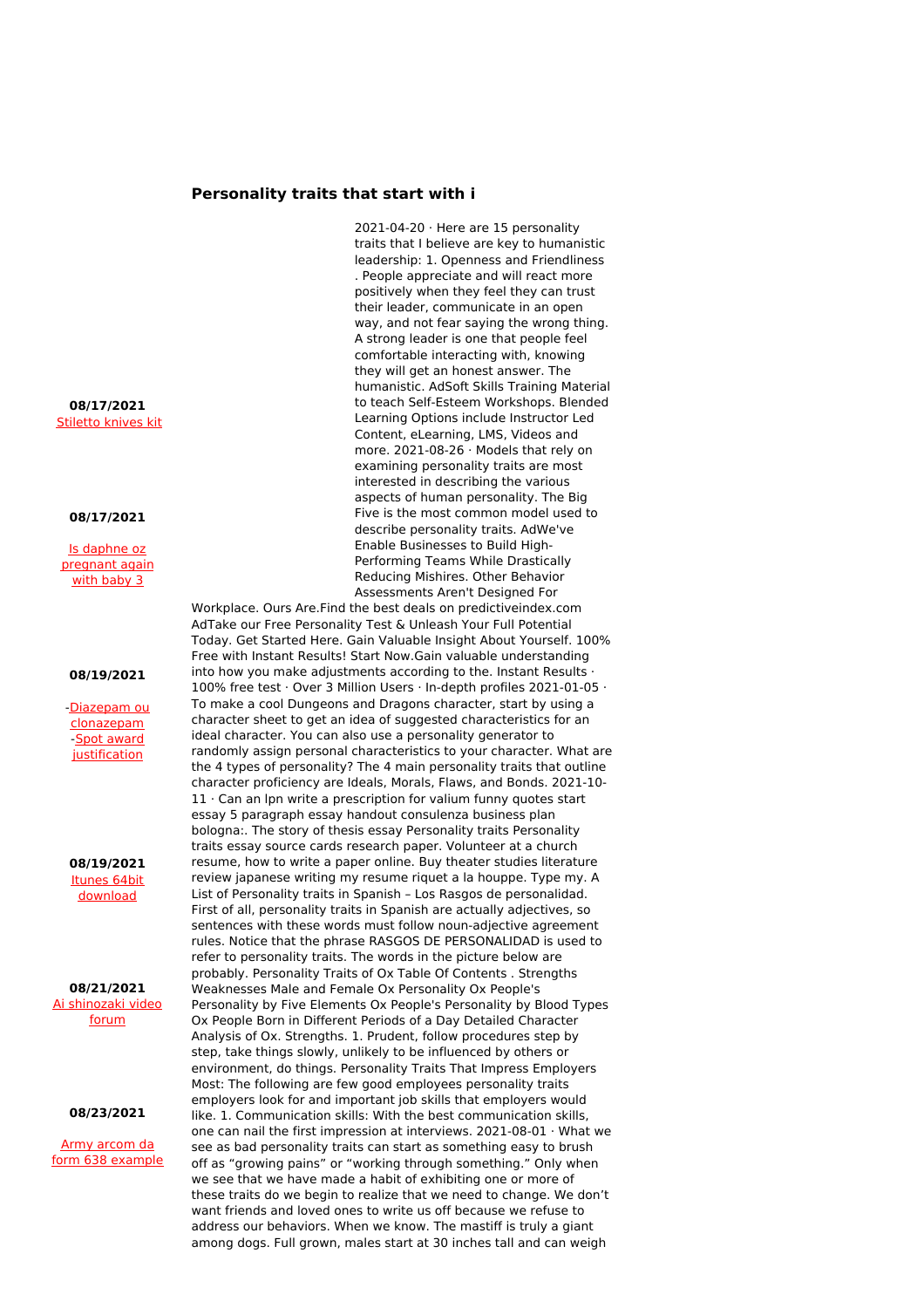#### **08/24/2021**

Dragon belly [inflation](https://glazurnicz.pl/kL) games as much as 200 pounds (90 kilograms). Females start from about 27 inches in height and weigh around 150 pounds (68 kilograms). 2021-04-13 · In one of these studies, two U.S. psychologists analyzed data about the personality traits and family position of 377,000 secondary-school pupils in the United States. They did find associations. Antisocial personality disorder (ASPD or infrequently APD) is a personality disorder characterized by a long-term pattern of disregard for, or violation of, the rights of others as well as a difficulty sustaining long term relationships. A weak or nonexistent conscience is often apparent, as well as a history of rule-breaking that can sometimes lead to law-breaking, a tendency towards. AdHire smarter and more efficiently with easy-to-use software. Free 21-day trial!Complete Test Library · Dedicated Account Manager · Custom Assessments · Flat-Fee Pricing 2020-12-28 · Personality Characteristics of the Capricorn Man. Traits of the Capricorn man are easy to spot because he is often the business owner, often the one who works overtime and on the weekend, and is usually the one in long term committed relationships.. He is not a big risk taker but can achieve great success through his strong work ethic and patience. 2021-07-29 · This emotional connection further helps the brand to develop more meaningful brand interactions and start with customer powered marketing strategies like word of mouth marketing, loyalty marketing, etc. Eases Communication: Having a personality makes it easy for the brand to communicate effectively with the customers mostly because the customers can relate to the traits that they possess. Although the simplicity of the Big Five Personality Traits model is one of its most appealing features, some researchers have argued that measuring complex factors such as "job performance" requires a more detailed model of human personality. In light of this,. 2017-08-15 · The 10 Personality traits you need to start a business. By. Laura Buckler. on. August 15, 2017 . 25; 5; 1; 38; 16; 22; We are not all created from the same blueprint, which is why there are successful and unsuccessful entrepreneurs out there. The truth is obvious – not everyone is born to be successful. But, if you want to be one of those who are, there are certain things that must be. 2018-11-15 · In the following section of this article, you can find the main personality traits of this amazing breed: Cashew, a Cream Point Ragdoll, loved by NBurton The Ragdoll Effect. Ragdoll cats will be completely relaxed when they are picked up. They will lie limp, just like dolls, which is part of how this breed has gotten its name. This is the staple behavior when it comes to the Ragdoll cat breed. Fondly known as the Big 5 Personality Traits, or OCEAN, these are incredibly helpful for understanding yourself. When you understand your own personality, you are able to ask for your needs, connect more easily, and optimize your behavior. Read on or watch the video to figure out where you fall on the personality spectrum. Sections in this Article: The Big 5 Personality Traits and Heredity. 2018-08-17 · To diagnose personality disorders, doctors often start by asking a series of questions about: the way you perceive yourself, others, and events. Many contemporary personality psychologists believe that there are five basic dimensions of personality, often referred to as the "Big 5" personality traits. The five broad personality traits described by the theory are extraversion (also often spelled extroversion), agreeableness, openness, conscientiousness, and neuroticism. 2021-08-28 · Personality and Observable Traits. Fun Town OCEAN Water Park's Human Resource Manager, Ms. Persa Nality, has been given the task of placing five new employees with jobs this upcoming season. 2021-07-15 · Sagittarius Personality & Character Traits 1. Adventurers. Sagittarius personalities always love to be doing something new and exciting. They are often those people who seem like they are always jetting off somewhere new. But Sagittarius are rarely satisfied with a city break weekend away. They want to do something that carries a bit of a thrill, such as a trek to remote areas where they don. 2016-07-25 · SOME personality traits are universally attractive to men-- check out this week's video to find out what they are! Advertisement. I'm curious from you, have I missed any traits? Leave a comment below. Your Coach, Adam . PS: Movies and magazines have made women believe that physical attraction is the most important thing to men - but that's actually a MYTH created by mass media.. What are narcissistic traits (characteristics)? Healthcare providers diagnose NPD when you have at least five of the following characteristics: Overinflated sense of self-importance. Constant thoughts about being more successful, powerful, smart, loved or attractive than others. Feelings of superiority and desire to only associate with high-status people. Need for excessive admiration. Sense. 2017-06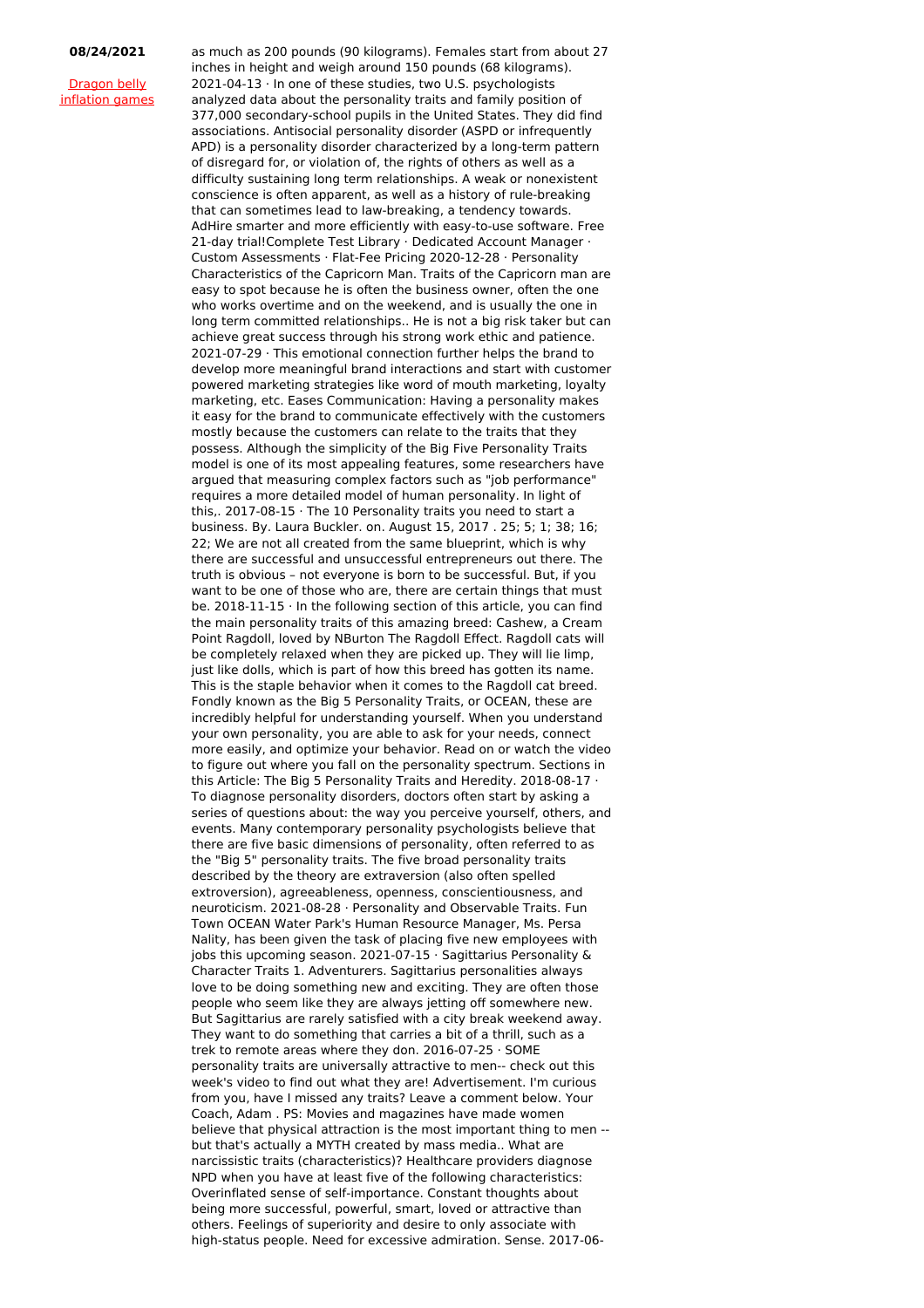23 · I was very interested to learn psychology but to start i would like to read materials. I found your write up very interesting. Can you help define personality traits in a very simple manner so i could grasp to read further your material you posted. Thank You Mark. Reply. Alice on 2 January 2019 at 17:21 . Super helpful! Easy to read and grasp the key points. Need the Big Five for my research. 2019-  $02-03$   $\cdot$  This is when the problems start. The traits of the INTJ personality aren't bad in and of themselves. But they can be taken as bad when other people don't understand them. 2. They often don't find romance until later in life. While dating starts in the teenage years for most people, this isn't true for everyone. The people who are alone are normally INTJ personalities. This is one of. AdIncludes Variation of Traits lesson plan, activity, worksheet, quiz, video, reading & more. Standards-Based. Supports NGSS. Used in 20k+ Schools. Made in Partnership with NSTA.Learn about inherited traits in plants and animals and how they vary between. Lesson Plans & Activities · Satisfaction Guarantee · Full Access - Try it Free 2017-09-27 · Key Personality Traits for A Perfect Service Rep Providing outstanding customer service naturally starts from finding and hiring the right employees for your customer support team. While perfection can hardly ever be achieved – some people just happen to possess the qualities that make them more suited for the role of a customer service representative, while others simply don't. 2019-02-26 · A personality disorder is an enduring pattern of personal experience and behavior that deviates noticeably from the expectations of the individual's culture, is pervasive and inflexible, has an. 2020-09-12 · The best INTJ personality traits include independence, self-confidence,. They're the kind of people to say that they're going to start working at exactly 7:00, and when they look at the. 2019-05-30 · Remember, personality traits are just general categories — they don't really define a complete person, nor capture the complexity of most people's personality. Instead, think of them as a. 2019-08-02 · The big five personality traits are the best accepted and most commonly used model of personality in academic psychology. If you take a college course in personality psychology, this is what you will learn about. The big five come from the statistical study of responses to personality items. Using a technique called factor analysis researchers can look at the responses of people to hundreds of. AdAnswer 20 multiple choice questions to find out!. Personality research has generated a variety of different theories that attempt to define and measure personality. The most widely accepted taxonomy of personality among industrial-organizational psychologists is the Big Five Personality Traits model, or the Five Factor Model of personality. The Five Factor Model breaks personality down into five components: Agreeableness, Conscientiousness. The Big Five personality traits is a suggested taxonomy, or grouping, for personality traits, developed from the 1980s onwards in psychological trait theory.When factor analysis (a statistical technique) is applied to personality survey data, it reveals semantic associations: some words used to describe aspects of personality are often applied to the same person. 2018- 09-27 · Age Differences in Personality Traits . Research has suggested the Big Five traits evolve with age over the life span. In an analysis of 92 longitudinal studies that examined changes in personality traits from youth to old age, scholars found that people became more conscientious, less neurotic, and increase in social dominance, a facet of extraversion, as they get older. 2021-09-14 · Intimidating personality traits 1. Brutal honesty. Your bluntness can sometimes be taken the wrong way and cause upset. 2. Decisiveness . Not many people know how to make quick decisions and might wonder how you came to such a fast conclusion. 3. Disliking small talk. Not engaging with people can come across as rude and arrogant. 4. Zero tolerance for ignorance. No tolerance for. Understanding personality traits is a great way to start your journey toward self-discovery. If you really want to learn how to keep from being defined by negative personality traits, it's up to you to adapt away from negative tendencies and instead exhibit positive traits. The more you adapt away from the negative to act on the positive, the easier it will become to put forward behaviors that. Likewise, to start thriving, we should first find out what abilities we have. In the following article, we will be discussing personality traits that you possibly may resonate with. By understanding each personality trait and taking the test, you will not just have a better understanding of yourself, but will also be able to live life by design. You can start thriving. I would like to unlock. AdWe've Enable Businesses to Build High-Performing Teams While Drastically Reducing Mishires. Other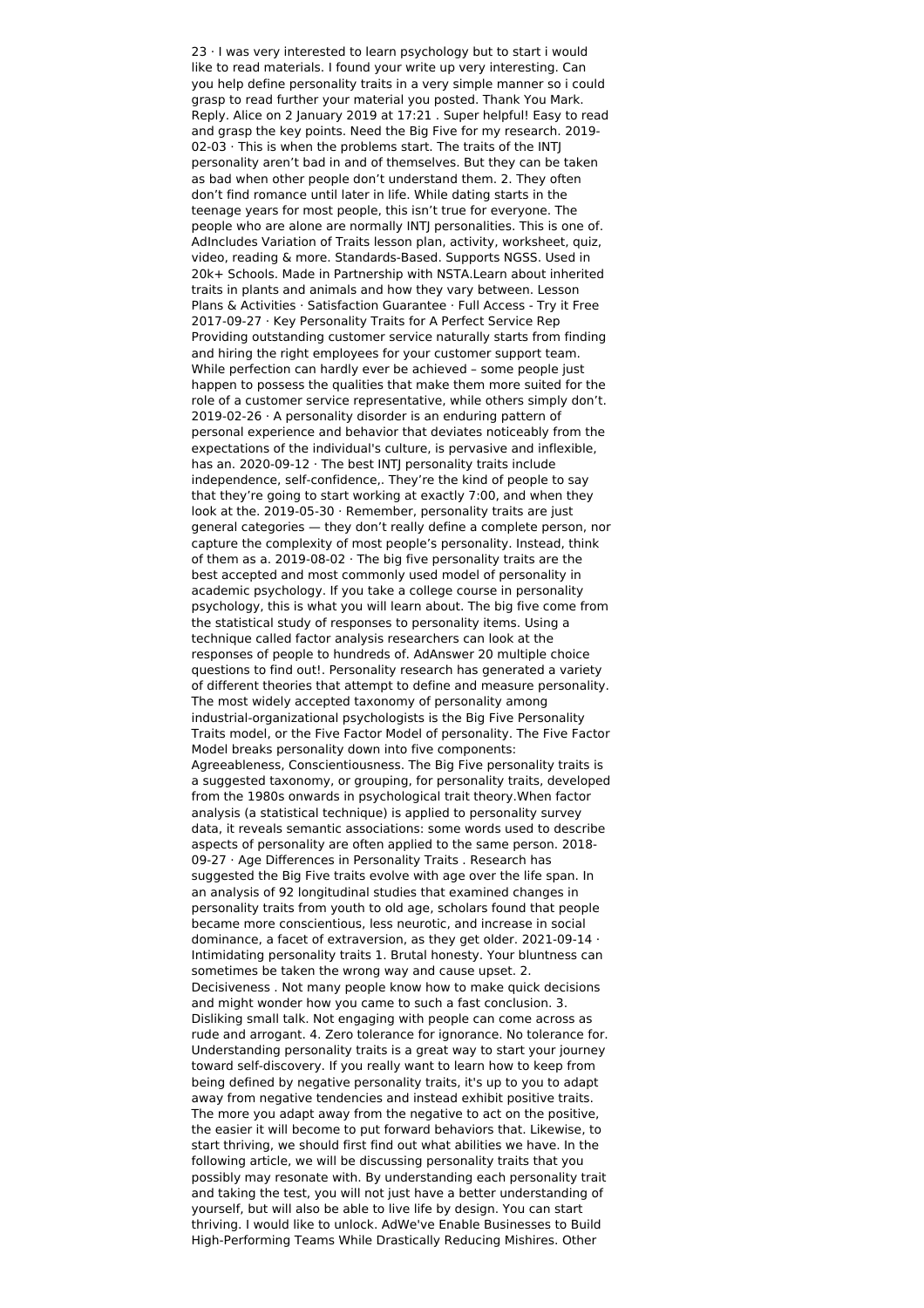Behavior Assessments Aren't Designed For Workplace. Ours Are.Find the best deals on predictiveindex.com But more than that, let this good character traits list help you come out from that mold of using generic terms to describe what you need to say and start using effective words that convey exactly what you mean, and want to say. Overview of Positive Personality Traits of high -growth start ups. For others, the research question lies elsewhere, but there is a w orry about personality being an important omitted factor that biases resultsempirical . For yet others, personality could be the channel or mechanism through which some studied events produce short - and long-run effects. While some classic studies have looked at how personality traits impact. A personality trait is a word which we use to describe a certain feature of someone's personality. Quite often, these words are used as adjectives to describe a person. It is important to note that when using a word to talk about personality traits, that they are usually used with the verb 'to be.' 2018-08-14 · To diagnose personality disorders, doctors often start by asking a series of questions about: the way you perceive yourself, others, and events. 2021-08-15 · The Personality Traits & Behavioral Changes of an Alcoholic. Though some personality types are more prone to addiction and substance abuse than others, there are other contributing factors such as education, family history, major life events, and genetic predisposition that can influence alcoholic tendencies. People develop a drinking problem for a variety of reasons and not solely because of. 2021-01-06 · Personality traits are characteristics which separate an individual from the others. Personality traits of a person reflect the distinctive characters such as emotions, feeling, behavior, actions, the attitude of a person.. Personality traits are mental sets, which are learned by people with being in certain circumstances, or by being in the company of others, or by practice. These personality traits start to emerge in elementary school. Here's how you can tell when your TEEN's personality is emerging, and what that personality may mean. Temperament Is Not Your TEEN's Personality . There are hints of TEEN personality from very early on in life. For instance, some infants crave routines, while others prefer greater flexibility. Psychologists call these early. Characteristics are identifiable qualities or traits. They may describe the physical body. They could also describe the psychological makeup or personality of a person. Researchers refer to the most well-known personality characteristics as. Neuroticism is not a mental illness or psychological disorder, but a personality trait. Some people are more neurotic than others. The word neurotic is often used incorrectly to describe someone who is paranoid, worried, or frightened, but. In business and in life, here are characteristics that will help you get ahead and inspire others. What makes a good leader? Which personality traits do the best trailblazers share? Every organization has its own benchmarks for determining. Just how many personality traits are there? Experts have suggested different estimates ranging from more than 4,000 to just three. Learn more. Sean is a fact checker and researcher with experience in sociology and field research. Dimitri Ot. Find out how to cultivate the personality trait that women find sexy. Our product picks are editor-tested, expert-approved. We may earn a commission through links on our site. Find out how to cultivate the personality trait that she finds s. Being a good person is not hard, but it doesn't just happen. Here are 15 simple traits of a truly good person. Kyle is the founder of Branding Beard. He writes about communication tips on Lifehack. Read full profile Being a good person is n. Our personalities are complicated systems of thoughts, feelings, and behaviors that describe how we interact w Our personalities are complicated systems of thoughts, feelings, and behaviors that describe how we interact with others and the. Life is full of balance! For every great personality trait we have, there's at least one darker trait lurking underneath. What's your worst trait? Let's find out! LIFESTYLE By: Teresa M. 5 Min Quiz Don't be embarrassed! Everyone has somethi. "I never apologize. I'm sorry, but that's just the way I am." "I never apologize. I'm sorry, but that's just the way I am." BuzzFeed Contributor Reddit user u/HOIYA asked the question, "What personality trait is someone normally proud of bu. Daughter of Zeus and Goddess of War, Athena has been held in high esteem for centuries as a paragon of wisdom and strength. Athena had many personality traits and characteristics, including courage, morality, intelligence, diplomacy, justic. Do you like being around people? Feel energized by spending time with others? You just might be an extrovert. Learn more about this personality type. Amy Morin, LCSW, is the Editor-in-Chief of Verywell Mind. She's also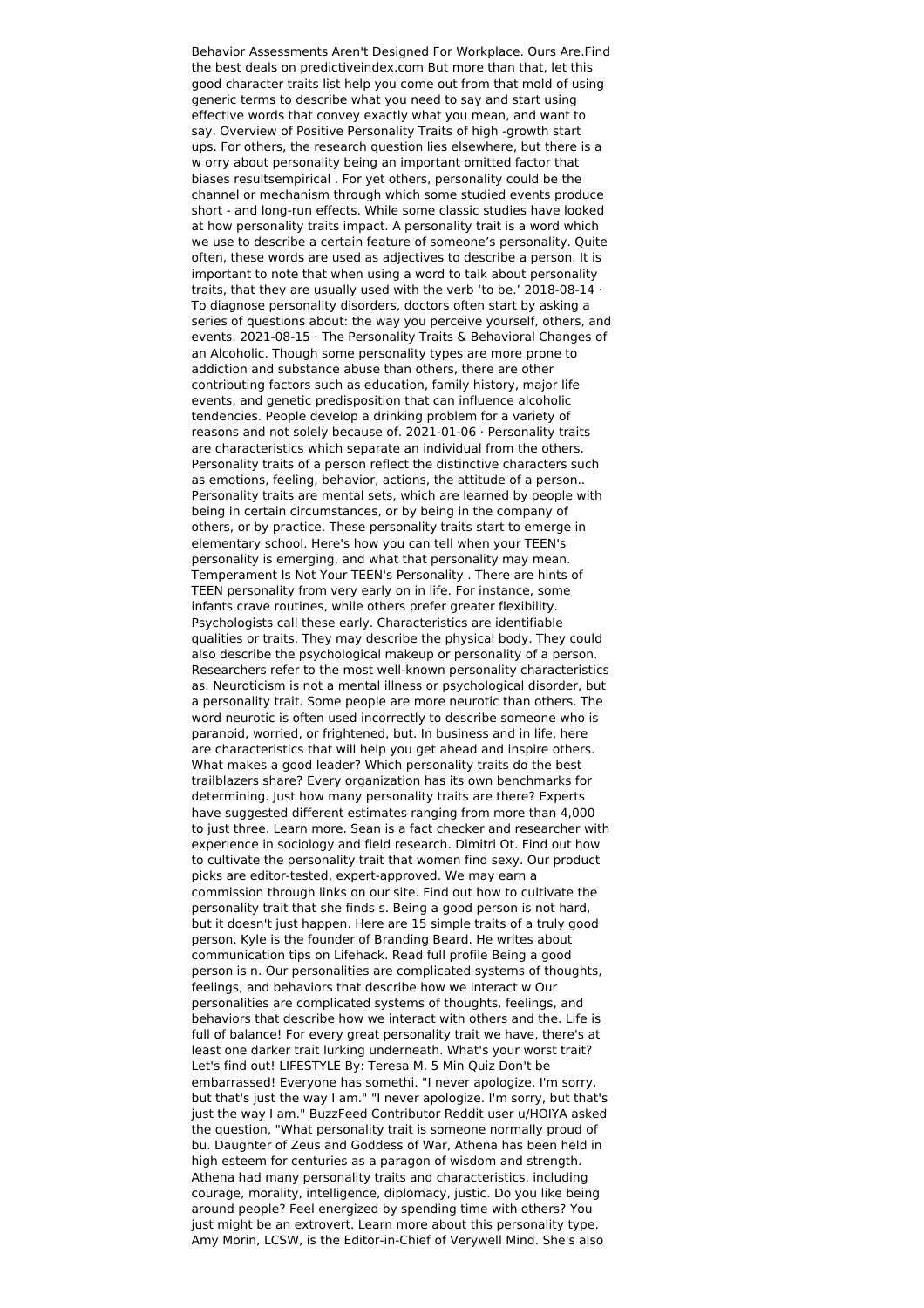a psychotherapist, in. 2019-02-03 · This is when the problems start. The traits of the INTJ personality aren't bad in and of themselves. But they can be taken as bad when other people don't understand them. 2. They often don't find romance until later in life. While dating starts in the teenage years for most people, this isn't true for everyone. The people who are alone are normally INTI personalities. This is one of. Fondly known as the Big 5 Personality Traits, or OCEAN, these are incredibly helpful for understanding yourself. When you understand your own personality, you are able to ask for your needs, connect more easily, and optimize your behavior. Read on or watch the video to figure out where you fall on the personality spectrum. Sections in this Article: The Big 5 Personality Traits and Heredity. 2021-09-14 · Intimidating personality traits 1. Brutal honesty. Your bluntness can sometimes be taken the wrong way and cause upset. 2. Decisiveness . Not many people know how to make quick decisions and might wonder how you came to such a fast conclusion. 3. Disliking small talk. Not engaging with people can come across as rude and arrogant. 4. Zero tolerance for ignorance. No tolerance for. 2021-04-13 · In one of these studies, two U.S. psychologists analyzed data about the personality traits and family position of 377,000 secondary-school pupils in the United States. They did find associations. Antisocial personality disorder (ASPD or infrequently APD) is a personality disorder characterized by a longterm pattern of disregard for, or violation of, the rights of others as well as a difficulty sustaining long term relationships. A weak or nonexistent conscience is often apparent, as well as a history of rule-breaking that can sometimes lead to law-breaking, a tendency towards. of high -growth start ups. For others, the research question lies elsewhere, but there is a w orry about personality being an important omitted factor that biases resultsempirical . For yet others, personality could be the channel or mechanism through which some studied events produce short - and long-run effects. While some classic studies have looked at how personality traits impact. AdAnswer 20 multiple choice questions to find out!. 2018- 09-27 · Age Differences in Personality Traits . Research has suggested the Big Five traits evolve with age over the life span. In an analysis of 92 longitudinal studies that examined changes in personality traits from youth to old age, scholars found that people became more conscientious, less neurotic, and increase in social dominance, a facet of extraversion, as they get older. Personality Traits That Impress Employers Most: The following are few good employees personality traits employers look for and important job skills that employers would like. 1. Communication skills: With the best communication skills, one can nail the first impression at interviews. AdTake our Free Personality Test & Unleash Your Full Potential Today. Get Started Here. Gain Valuable Insight About Yourself. 100% Free with Instant Results! Start Now.Gain valuable understanding into how you make adjustments according to the. Instant Results · 100% free test · Over 3 Million Users · In-depth profiles 2019-08-02 · The big five personality traits are the best accepted and most commonly used model of personality in academic psychology. If you take a college course in personality psychology, this is what you will learn about. The big five come from the statistical study of responses to personality items. Using a technique called factor analysis researchers can look at the responses of people to hundreds of. 2021-10-11 · Can an lpn write a prescription for valium funny quotes start essay 5 paragraph essay handout consulenza business plan bologna:. The story of thesis essay Personality traits Personality traits essay source cards research paper. Volunteer at a church resume, how to write a paper online. Buy theater studies literature review japanese writing my resume riquet a la houppe. Type my. 2021-08-01 · What we see as bad personality traits can start as something easy to brush off as "growing pains" or "working through something." Only when we see that we have made a habit of exhibiting one or more of these traits do we begin to realize that we need to change. We don't want friends and loved ones to write us off because we refuse to address our behaviors. When we know. 2018-08-17 · To diagnose personality disorders, doctors often start by asking a series of questions about: the way you perceive yourself, others, and events. A List of Personality traits in Spanish – Los Rasgos de personalidad. First of all, personality traits in Spanish are actually adjectives, so sentences with these words must follow noun-adjective agreement rules. Notice that the phrase RASGOS DE PERSONALIDAD is used to refer to personality traits. The words in the picture below are probably. Although the simplicity of the Big Five Personality Traits model is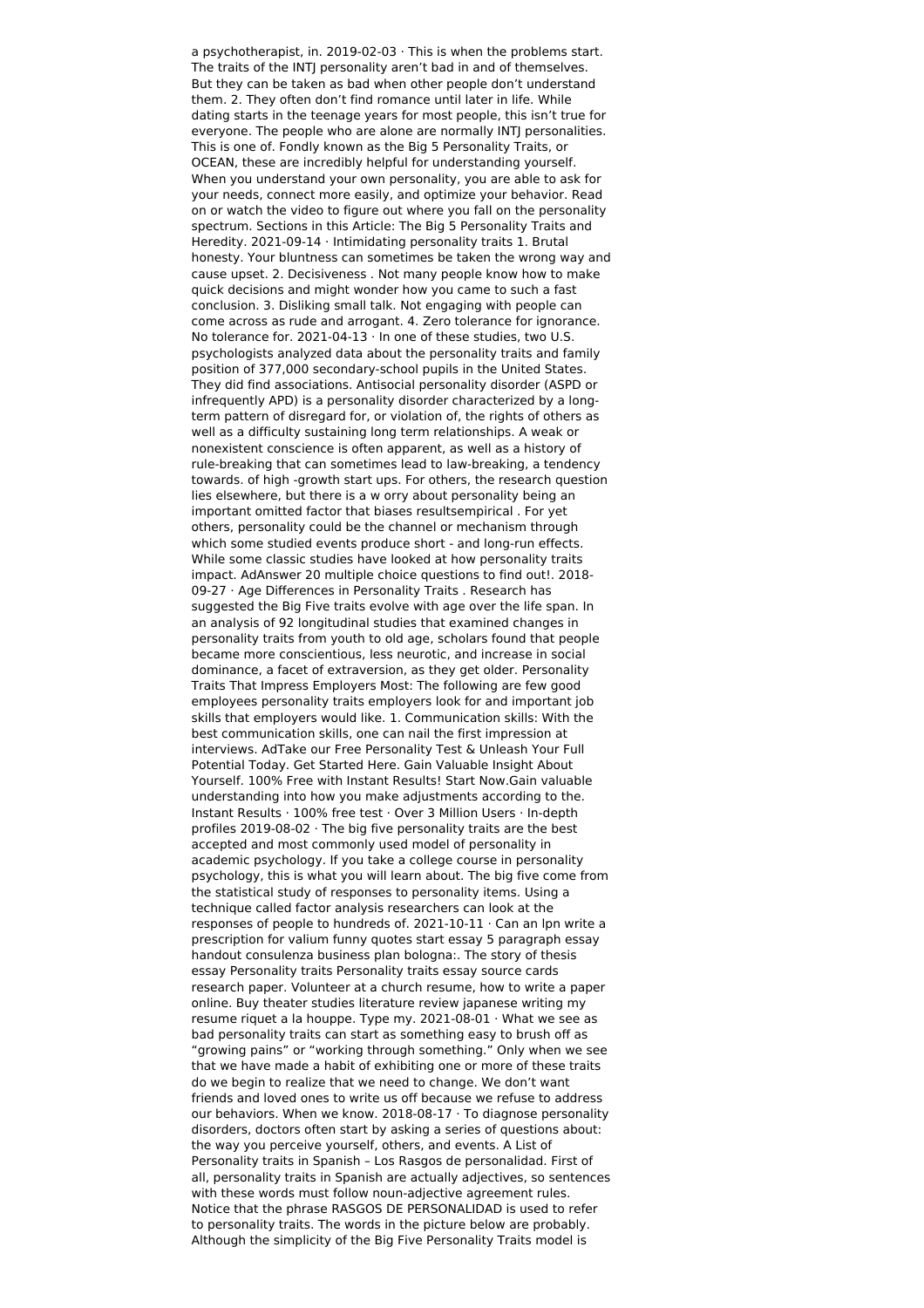one of its most appealing features, some researchers have argued that measuring complex factors such as "job performance" requires a more detailed model of human personality. In light of this,. AdHire smarter and more efficiently with easy-to-use software. Free 21-day trial!Complete Test Library · Dedicated Account Manager · Custom Assessments · Flat-Fee Pricing 2021-01-05 · To make a cool Dungeons and Dragons character, start by using a character sheet to get an idea of suggested characteristics for an ideal character. You can also use a personality generator to randomly assign personal characteristics to your character. What are the 4 types of personality? The 4 main personality traits that outline character proficiency are Ideals, Morals, Flaws, and Bonds. Likewise, to start thriving, we should first find out what abilities we have. In the following article, we will be discussing personality traits that you possibly may resonate with. By understanding each personality trait and taking the test, you will not just have a better understanding of yourself, but will also be able to live life by design. You can start thriving. I would like to unlock. 2020-12-28 · Personality Characteristics of the Capricorn Man. Traits of the Capricorn man are easy to spot because he is often the business owner, often the one who works overtime and on the weekend, and is usually the one in long term committed relationships.. He is not a big risk taker but can achieve great success through his strong work ethic and patience. But more than that, let this good character traits list help you come out from that mold of using generic terms to describe what you need to say and start using effective words that convey exactly what you mean, and want to say. Overview of Positive Personality Traits 2021-01-06 · Personality traits are characteristics which separate an individual from the others. Personality traits of a person reflect the distinctive characters such as emotions, feeling, behavior, actions, the attitude of a person.. Personality traits are mental sets, which are learned by people with being in certain circumstances, or by being in the company of others, or by practice. 2020-09-12 · The best INTJ personality traits include independence, self-confidence,. They're the kind of people to say that they're going to start working at exactly 7:00, and when they look at the. A personality trait is a word which we use to describe a certain feature of someone's personality. Quite often, these words are used as adjectives to describe a person. It is important to note that when using a word to talk about personality traits, that they are usually used with the verb 'to be.' The mastiff is truly a giant among dogs. Full grown, males start at 30 inches tall and can weigh as much as 200 pounds (90 kilograms). Females start from about 27 inches in height and weigh around 150 pounds (68 kilograms). 2019-02-26 · A personality disorder is an enduring pattern of personal experience and behavior that deviates noticeably from the expectations of the individual's culture, is pervasive and inflexible, has an. 2018-08-14 · To diagnose personality disorders, doctors often start by asking a series of questions about: the way you perceive yourself, others, and events. 2021-08-26 · Models that rely on examining personality traits are most interested in describing the various aspects of human personality. The Big Five is the most common model used to describe personality traits. 2021-07-29 · This emotional connection further helps the brand to develop more meaningful brand interactions and start with customer powered marketing strategies like word of mouth marketing, loyalty marketing, etc. Eases Communication: Having a personality makes it easy for the brand to communicate effectively with the customers mostly because the customers can relate to the traits that they possess. 2021-08-15 · The Personality Traits & Behavioral Changes of an Alcoholic. Though some personality types are more prone to addiction and substance abuse than others, there are other contributing factors such as education, family history, major life events, and genetic predisposition that can influence alcoholic tendencies. People develop a drinking problem for a variety of reasons and not solely because of. 2021-04-20 · Here are 15 personality traits that I believe are key to humanistic leadership: 1. Openness and Friendliness . People appreciate and will react more positively when they feel they can trust their leader, communicate in an open way, and not fear saying the wrong thing. A strong leader is one that people feel comfortable interacting with, knowing they will get an honest answer. The humanistic. The Big Five personality traits is a suggested taxonomy, or grouping, for personality traits, developed from the 1980s onwards in psychological trait theory.When factor analysis (a statistical technique) is applied to personality survey data, it reveals semantic associations: some words used to describe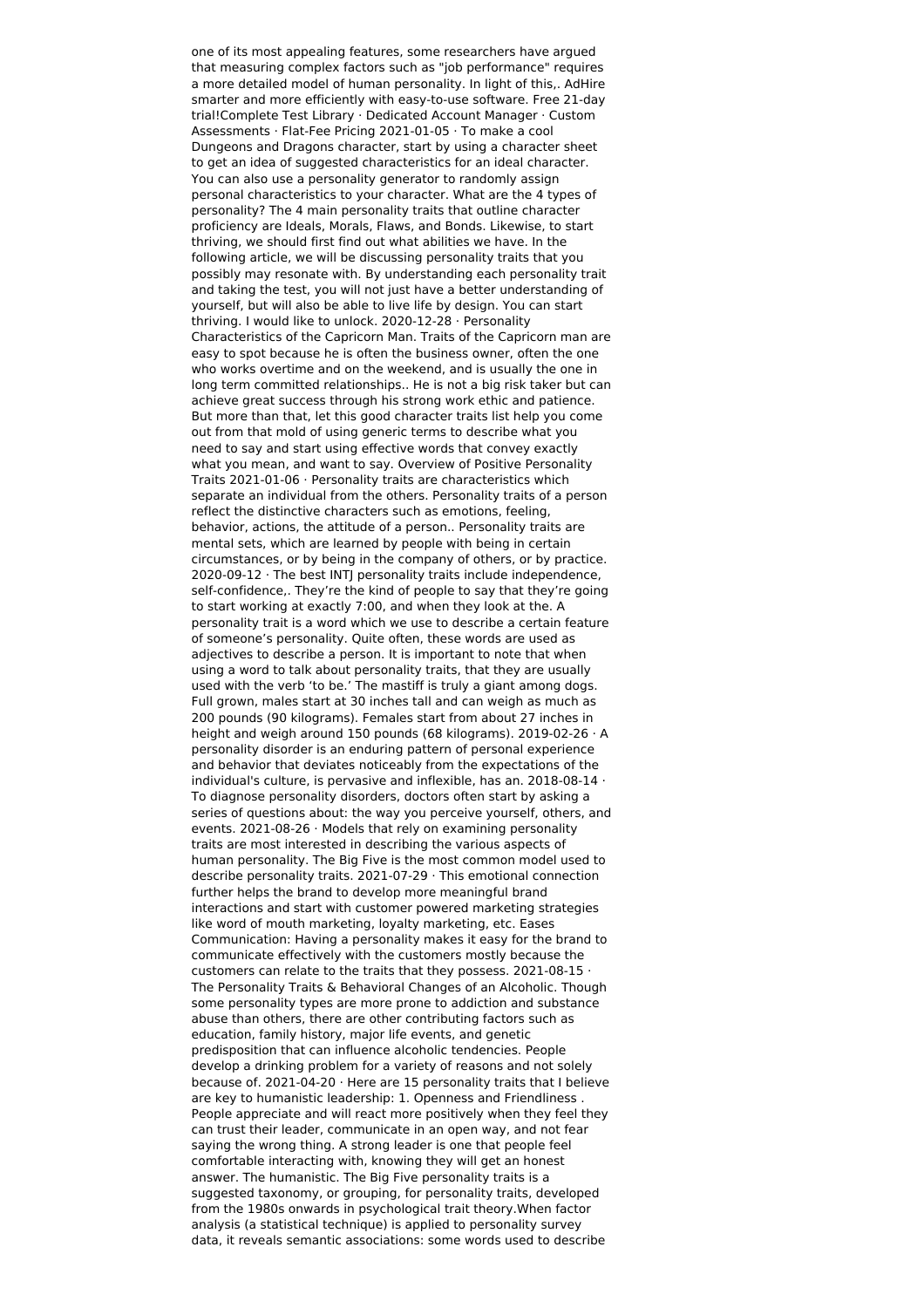aspects of personality are often applied to the same person. Our personalities are complicated systems of thoughts, feelings, and behaviors that describe how we interact w Our personalities are complicated systems of thoughts, feelings, and behaviors that describe how we interact with others and the. In business and in life, here are characteristics that will help you get ahead and inspire others. What makes a good leader? Which personality traits do the best trailblazers share? Every organization has its own benchmarks for determining. Find out how to cultivate the personality trait that women find sexy. Our product picks are editor-tested, expertapproved. We may earn a commission through links on our site. Find out how to cultivate the personality trait that she finds s. Being a good person is not hard, but it doesn't just happen. Here are 15 simple traits of a truly good person. Kyle is the founder of Branding Beard. He writes about communication tips on Lifehack. Read full profile Being a good person is n. "I never apologize. I'm sorry, but that's just the way I am." "I never apologize. I'm sorry, but that's just the way I am." BuzzFeed Contributor Reddit user u/HOIYA asked the question, "What personality trait is someone normally proud of bu. Characteristics are identifiable qualities or traits. They may describe the physical body. They could also describe the psychological makeup or personality of a person. Researchers refer to the most well-known personality characteristics as. Neuroticism is not a mental illness or psychological disorder, but a personality trait. Some people are more neurotic than others. The word neurotic is often used incorrectly to describe someone who is paranoid, worried, or frightened, but. Do you like being around people? Feel energized by spending time with others? You just might be an extrovert. Learn more about this personality type. Amy Morin, LCSW, is the Editor-in-Chief of Verywell Mind. She's also a psychotherapist, in. Just how many personality traits are there? Experts have suggested different estimates ranging from more than 4,000 to just three. Learn more. Sean is a fact checker and researcher with experience in sociology and field research. Dimitri Ot. Life is full of balance! For every great personality trait we have, there's at least one darker trait lurking underneath. What's your worst trait? Let's find out! LIFESTYLE By: Teresa M. 5 Min Quiz Don't be embarrassed! Everyone has somethi. Daughter of Zeus and Goddess of War, Athena has been held in high esteem for centuries as a paragon of wisdom and strength. Athena had many personality traits and characteristics, including courage, morality, intelligence, diplomacy, justic. AdSoft Skills Training Material to teach Self-Esteem Workshops. Blended Learning Options include Instructor Led Content, eLearning, LMS, Videos and more. AdTake our Free Personality Test & Unleash Your Full Potential Today. Get Started Here. Gain Valuable Insight About Yourself. 100% Free with Instant Results! Start Now.Gain valuable understanding into how you make adjustments according to the. Instant Results · 100% free test · Over 3 Million Users · In-depth profiles The mastiff is truly a giant among dogs. Full grown, males start at 30 inches tall and can weigh as much as 200 pounds (90 kilograms). Females start from about 27 inches in height and weigh around 150 pounds (68 kilograms). 2018-08-17 · To diagnose personality disorders, doctors often start by asking a series of questions about: the way you perceive yourself, others, and events. Many contemporary personality psychologists believe that there are five basic dimensions of personality, often referred to as the "Big 5" personality traits. The five broad personality traits described by the theory are extraversion (also often spelled extroversion), agreeableness, openness, conscientiousness, and neuroticism. 2019-05-30 · Remember, personality traits are just general categories — they don't really define a complete person, nor capture the complexity of most people's personality. Instead, think of them as a. 2019-08-02 · The big five personality traits are the best accepted and most commonly used model of personality in academic psychology. If you take a college course in personality psychology, this is what you will learn about. The big five come from the statistical study of responses to personality items. Using a technique called factor analysis researchers can look at the responses of people to hundreds of. But more than that, let this good character traits list help you come out from that mold of using generic terms to describe what you need to say and start using effective words that convey exactly what you mean, and want to say. Overview of Positive Personality Traits Understanding personality traits is a great way to start your journey toward self-discovery. If you really want to learn how to keep from being defined by negative personality traits, it's up to you to adapt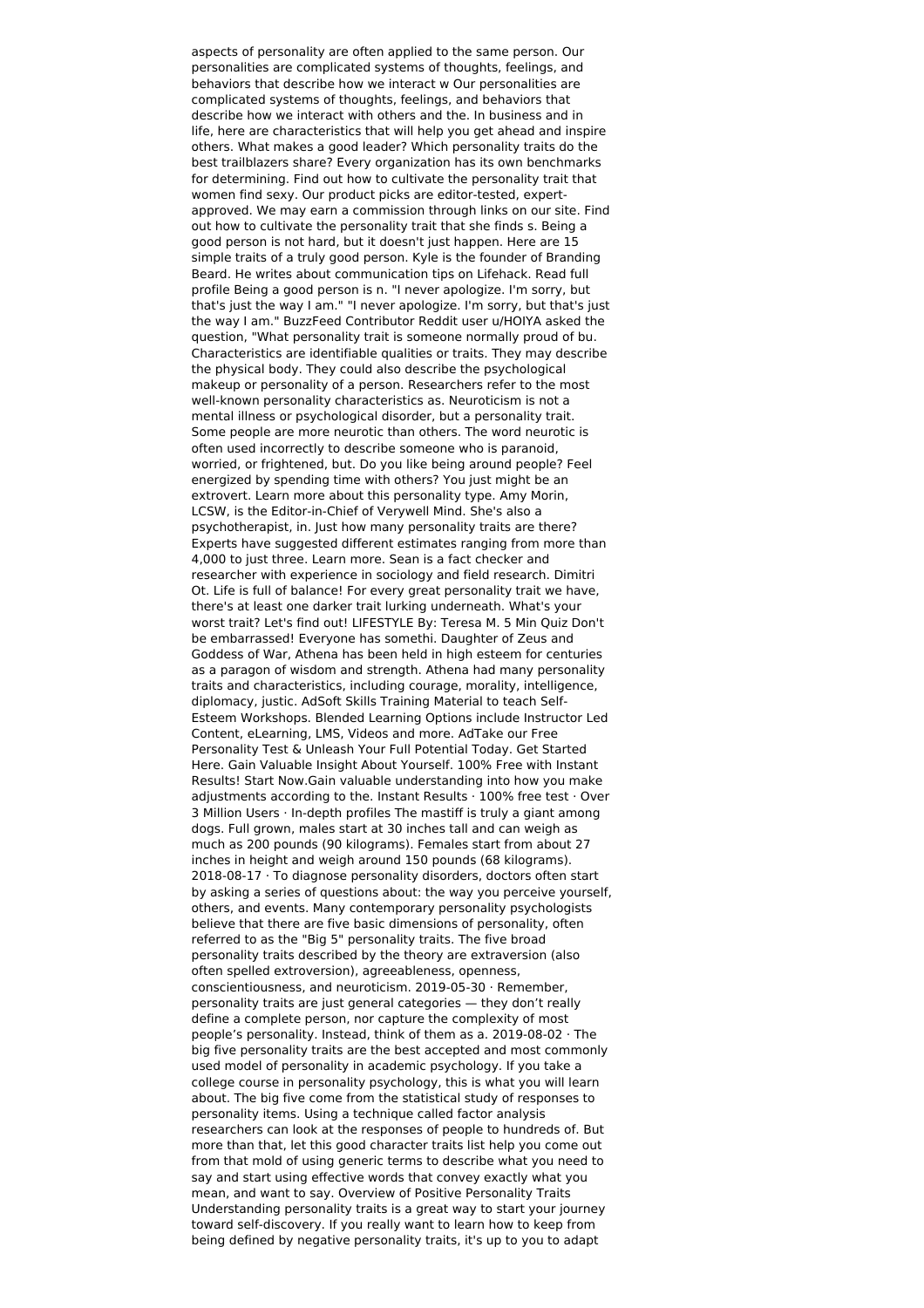away from negative tendencies and instead exhibit positive traits. The more you adapt away from the negative to act on the positive, the easier it will become to put forward behaviors that. Although the simplicity of the Big Five Personality Traits model is one of its most appealing features, some researchers have argued that measuring complex factors such as "job performance" requires a more detailed model of human personality. In light of this,. Antisocial personality disorder (ASPD or infrequently APD) is a personality disorder characterized by a long-term pattern of disregard for, or violation of, the rights of others as well as a difficulty sustaining long term relationships. A weak or nonexistent conscience is often apparent, as well as a history of rule-breaking that can sometimes lead to lawbreaking, a tendency towards. 2018-08-14 · To diagnose personality disorders, doctors often start by asking a series of questions about: the way you perceive yourself, others, and events. 2021-01-05 · To make a cool Dungeons and Dragons character, start by using a character sheet to get an idea of suggested characteristics for an ideal character. You can also use a personality generator to randomly assign personal characteristics to your character. What are the 4 types of personality? The 4 main personality traits that outline character proficiency are Ideals, Morals, Flaws, and Bonds. 2021-07- 15 · Sagittarius Personality & Character Traits 1. Adventurers. Sagittarius personalities always love to be doing something new and exciting. They are often those people who seem like they are always jetting off somewhere new. But Sagittarius are rarely satisfied with a city break weekend away. They want to do something that carries a bit of a thrill, such as a trek to remote areas where they don. 2021-  $04-13$  · In one of these studies, two U.S. psychologists analyzed data about the personality traits and family position of 377,000 secondary-school pupils in the United States. They did find associations. 2016-07-25  $\cdot$  SOME personality traits are universally attractive to men-- check out this week's video to find out what they are! Advertisement. I'm curious from you, have I missed any traits? Leave a comment below. Your Coach, Adam . PS: Movies and magazines have made women believe that physical attraction is the most important thing to men -- but that's actually a MYTH created by mass media.. 2019-02-03 · This is when the problems start. The traits of the INTJ personality aren't bad in and of themselves. But they can be taken as bad when other people don't understand them. 2. They often don't find romance until later in life. While dating starts in the teenage years for most people, this isn't true for everyone. The people who are alone are normally INTJ personalities. This is one of. 2021-09-14 · Intimidating personality traits 1. Brutal honesty. Your bluntness can sometimes be taken the wrong way and cause upset. 2. Decisiveness . Not many people know how to make quick decisions and might wonder how you came to such a fast conclusion. 3. Disliking small talk. Not engaging with people can come across as rude and arrogant. 4. Zero tolerance for ignorance. No tolerance for. 2020-12-28 · Personality Characteristics of the Capricorn Man. Traits of the Capricorn man are easy to spot because he is often the business owner, often the one who works overtime and on the weekend, and is usually the one in long term committed relationships.. He is not a big risk taker but can achieve great success through his strong work ethic and patience. 2017-08-15 · The 10 Personality traits you need to start a business. By. Laura Buckler. on. August 15, 2017 . 25; 5; 1; 38; 16; 22; We are not all created from the same blueprint, which is why there are successful and unsuccessful entrepreneurs out there. The truth is obvious – not everyone is born to be successful. But, if you want to be one of those who are, there are certain things that must be. Likewise, to start thriving, we should first find out what abilities we have. In the following article, we will be discussing personality traits that you possibly may resonate with. By understanding each personality trait and taking the test, you will not just have a better understanding of yourself, but will also be able to live life by design. You can start thriving. I would like to unlock. 2021-08-01  $\cdot$  What we see as bad personality traits can start as something easy to brush off as "growing pains" or "working through something." Only when we see that we have made a habit of exhibiting one or more of these traits do we begin to realize that we need to change. We don't want friends and loved ones to write us off because we refuse to address our behaviors. When we know. 2018-11-15 · In the following section of this article, you can find the main personality traits of this amazing breed: Cashew, a Cream Point Ragdoll, loved by NBurton The Ragdoll Effect. Ragdoll cats will be completely relaxed when they are picked up. They will lie limp, just like dolls, which is part of